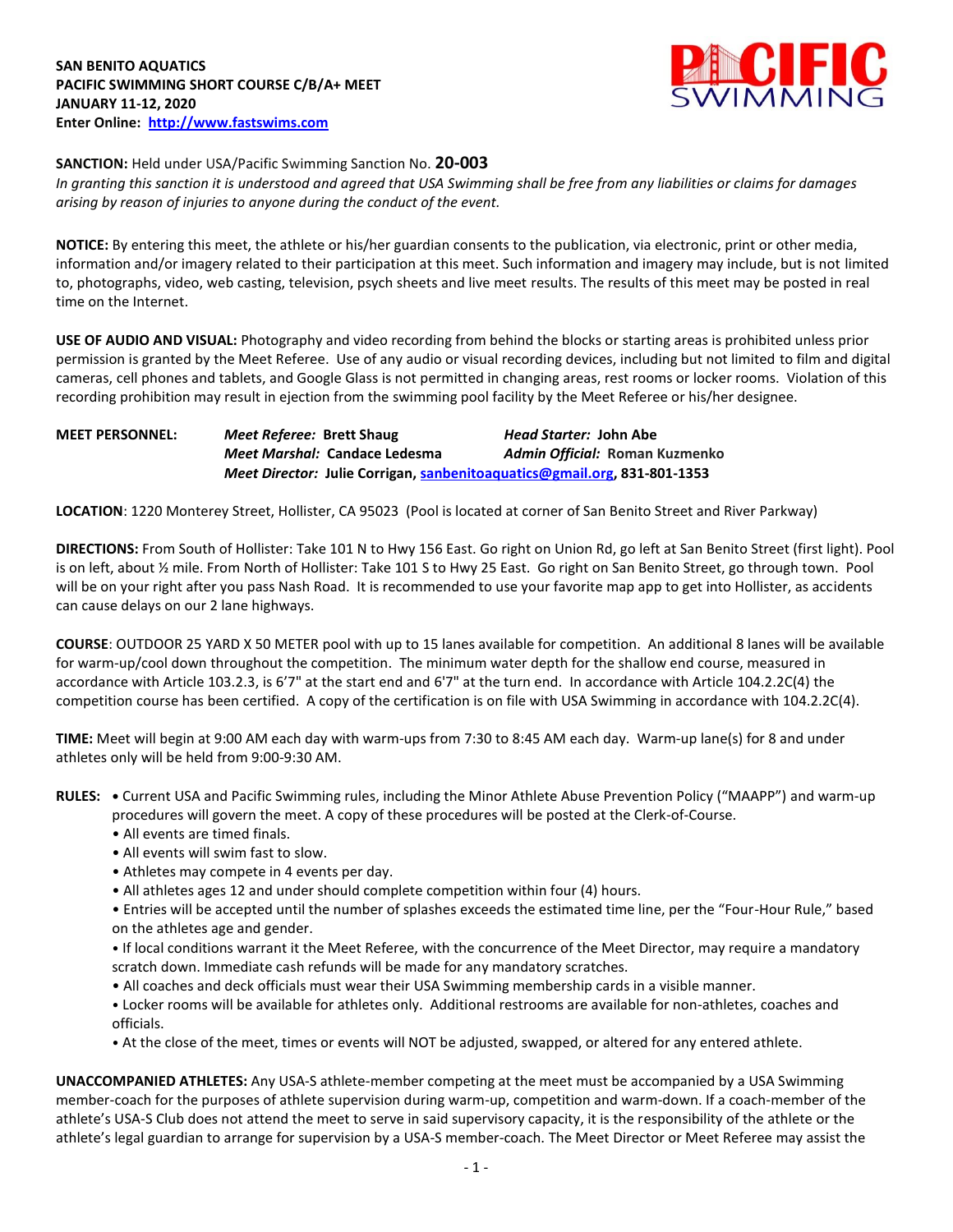athlete in making arrangements for such supervision; however, it is recommended that such arrangements be made in advance of the meet by the athlete's USA-S Club Member-Coach.

**RACING STARTS:** Athletes must be certified by a USA-S member-coach as being proficient in performing a racing start, or must start the race in the water. It is the responsibility of the athlete or the athlete's legal guardian to ensure compliance with this requirement.

- **RESTRICTIONS:** Smoking and the use of other tobacco products is prohibited on the pool deck, in the locker rooms, in spectator seating, on standing areas, on school property (including parking lots) and in all areas used by athletes, during the meet and during warm-up periods.
	- Sale and use of alcoholic beverages is prohibited in all areas of the meet venue.
	- No glass containers are allowed in the meet venue.
	- No propane heater is permitted except for snack bar/meet operations.

 All shelters must be properly secured. No tent stakes are allowed at the venue. Buckets should be filled using the water spigots located on the cement blocks surrounding the pool deck (NO POOL WATER). Teams may set up on the turf, pool deck, and designated parking lot areas. Please do not set up where signs say "no set up".

• Deck Changes are prohibited.

• Destructive devices, to include but not limited to, explosive devices and equipment, firearms (open or concealed), blades, knives, mace, stun guns and blunt objects are strictly prohibited in the swimming facility and its surrounding areas. If observed, the Meet Referee or his/her designee may ask that these devices be stored safely away from the public or removed from the facility. Noncompliance may result in the reporting to law enforcement authorities and ejection from the facility. Law enforcement officers (LEO) are exempt per applicable laws.

 Operation of a drone, or any other flying apparatus, is prohibited over the venue (pools, athlete/coach areas, spectator areas and open ceiling locker rooms) any time athletes, coaches, officials and/or spectators are present.

**ELIGIBILITY:** • Athletes must be current members of USA-S and enter their name and registration number on the meet entry card as they are shown on their Registration Card. If this is not done, it may be difficult to match the athlete with the registration and times database. The meet host will check all athlete registrations against the SWIMS database and if not found to be registered, the Meet Director shall accept the registration at the meet (a \$10 surcharge will be added to the regular registration fee). Duplicate registrations will be refunded by mail.

• Athletes in the "A" Division must have met at least USA Swimming Motivational "A" minimum time standard. Athletes in the "B" Division must have met at least the listed "B" minimum time standard. All entry times slower than the listed "B" time standard will be in the "C" Division.

- Entries with "NO TIME" will be accepted.
- Entries for the OPEN 500 Free and 400 I.M. must have a "B" minimum time standard. Coach verified time is acceptable

• Entry times submitted for this meet may be checked against a computer database and may be changed in accordance with Pacific Swimming Entry Time Verification Procedures.

• Disabled athletes are welcome to attend this meet and should contact the Meet Director or Meet Referee regarding any special accommodations on entry times and seeding per Pacific Swimming policy.

• Athletes 19 years of age and over may compete in the meet for time only, no awards. Such athletes must have met standards for the 17-18 age group.

• The athlete's age will be the age of the athlete on the first day of the meet.

**ENTRY FEES:** \$4.00 per event plus an \$8.00 participation fee per athlete. Entries will be rejected if payment is not sent at time of request. No refunds will be made, except mandatory scratch downs.

**ONLINE ENTRIES:** To enter online go to **[www.fastswims.com](http://www.fastswims.com/)** to receive an immediate entry confirmation. This method requires payment by credit card. FastSwims charges a processing fee for this service, 6.5% of the total Entry Fees plus \$0.75 per transaction, regardless of number of athletes. Please note that the processing fee is a separate fee from the Entry Fees. If you do not wish to pay the processing fee, enter the meet using a mail entry. Entering online is a convenience, is completely voluntary, and is in no way required or expected of an athlete by Pacific Swimming. Online entries will be accepted through Thursday, January 2, 2020.

**MAILED OR HAND DELIVERED ENTRIES**: Entries must be on the attached consolidated entry form. Forms must be filled out completely and printed clearly with athlete's best time. Entries must be postmarked by midnight, Tuesday, December 31, 2019 or hand delivered by 6:30 p.m. Thursday, January 2, 2020. No late entries will be accepted. Requests for confirmation of receipt of entries should include a self-addressed envelope.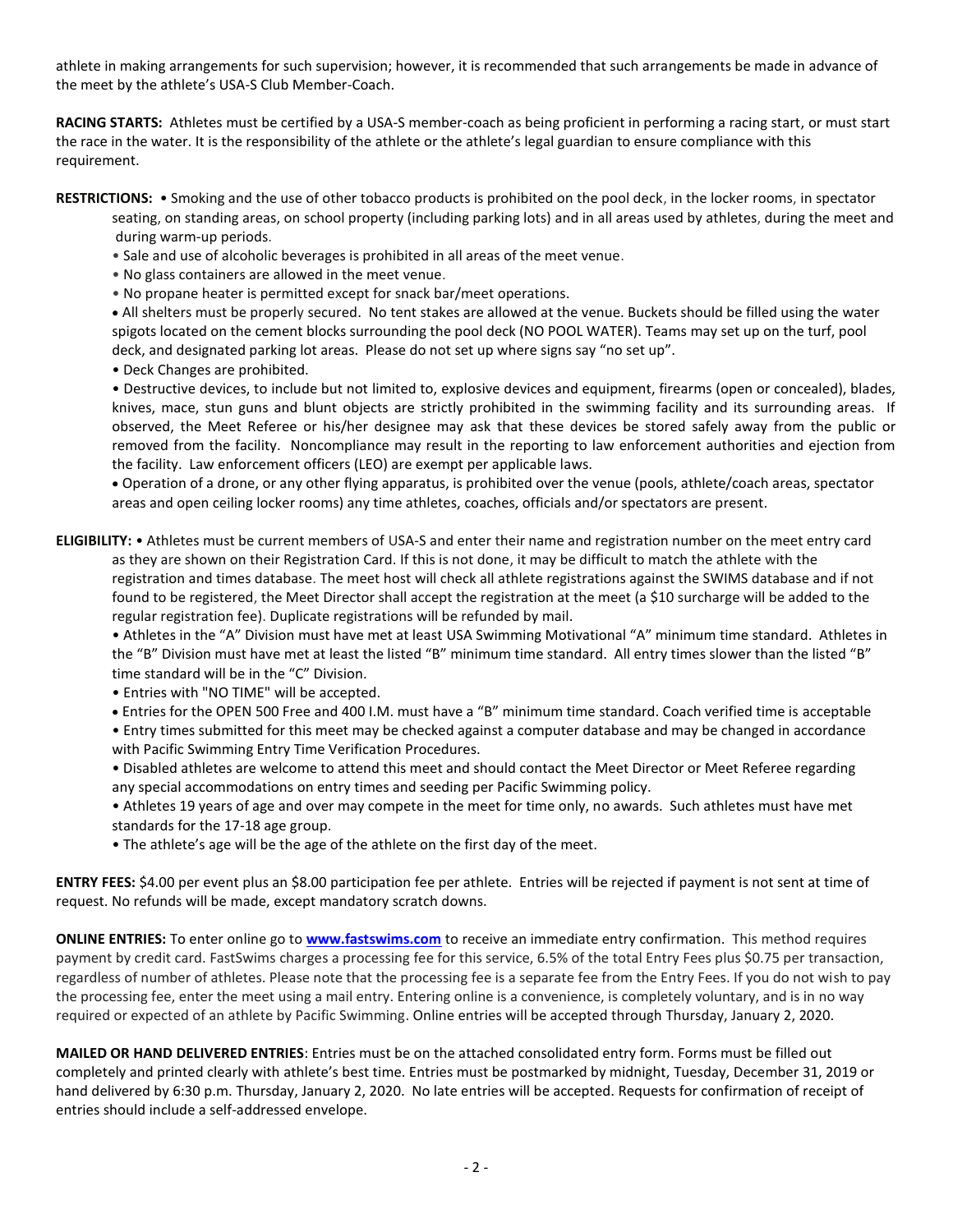**Make check payable to**: San Benito Aquatics **Mail entries to**: Julie Corrigan PO Box 464 Hollister, CA 95024

**CHECK-IN:** The meet will be deck seeded. Athletes must check-in at the Clerk-of-Course. No event shall be closed more than 30 minutes before the scheduled start of the session. Close of check-in for remaining events shall be no more than 60 minutes before the estimated time of the start of the first heat of the event. Athletes who do not check in will not be seeded in the event.

**SCRATCHES:** Any athletes not reporting for or competing in an individual timed final event that they have checked in for shall not be penalized.

**AWARDS:** New "A" times will be awarded an A time medal. Ribbons will be awarded for places 1-8 in each age group.

**ADMISSION:** Free. A downloadable program will be posted at sanbenitoaquatics.org.

**SNACK BAR & HOSPITALITY:** A snack bar will be available throughout the competition. Coaches and working deck officials will be provided lunch. Hospitality will serve refreshments to timers and volunteers.

**MISCELLANEOUS:** No overnight parking is allowed. Facilities will not be provided after meet hours. Deck overflow for set up will be in the parking lot. Please note that tents may not be left in the parking lot overnight.

## **MINIMUM OFFICIALS:**

| Club athlete entered in session | Trained and carded officials requested |
|---------------------------------|----------------------------------------|
| $1 - 10$                        |                                        |
| $11 - 25$                       |                                        |
| 26-50                           |                                        |
| 51-75                           |                                        |
| 76-100                          |                                        |
| 100 or more                     | 5 and up (1 for every 25 athletes)     |

## **EVENT SUMMARY**

|                   |                    | <b>SATURDAY</b> |        |             | <b>SUNDAY</b>     |                    |              |               |             |  |  |
|-------------------|--------------------|-----------------|--------|-------------|-------------------|--------------------|--------------|---------------|-------------|--|--|
| <b>8 &amp; UN</b> | <b>10 &amp; UN</b> | 11-12           | 13-18  | <b>OPEN</b> | <b>8 &amp; UN</b> | <b>10 &amp; UN</b> | $11 - 12$    | 13-18         | <b>OPEN</b> |  |  |
| 25 FL             | 100 IM             | 200 BK          | 200 IM | 500 Free    | 25 BR             | 100 BR             | 100 BR       | 200 BR        | 400 IM      |  |  |
| 25 BK             | 100 FL             | 200 FL          | 200 FL |             | 25 FR             | 50 FL              | 100 BK       | <b>200 FR</b> |             |  |  |
|                   | 50 BK              | <b>50 BK</b>    | 100 BK |             |                   | <b>50 BR</b>       | <b>50 BR</b> | 100 BR        |             |  |  |
|                   | 50 FR              | 100 FR          | 100 FR |             |                   | 200 FR             | <b>50 FR</b> | <b>50 FR</b>  |             |  |  |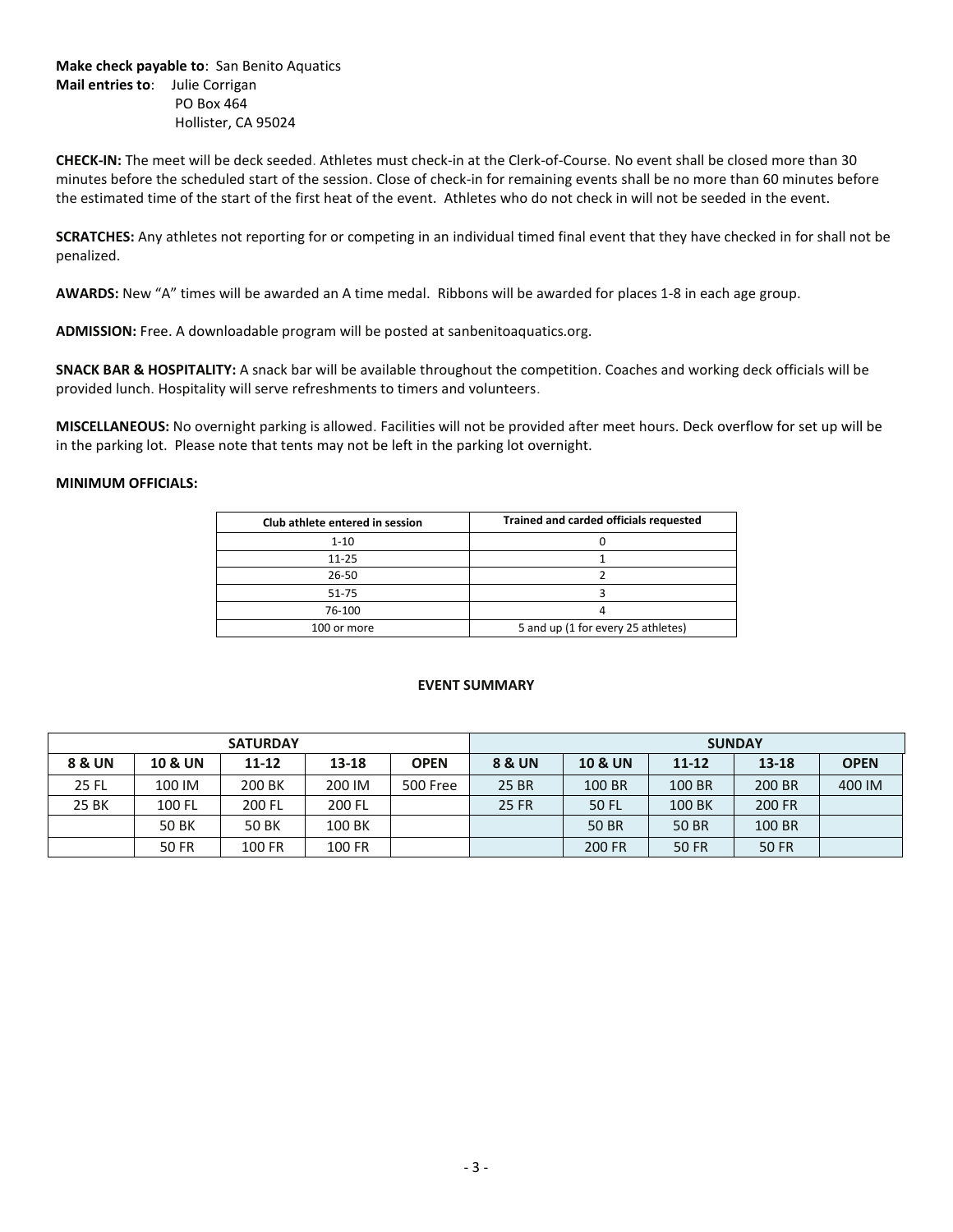## **EVENTS**

For distance events (500 Free, 400 IM) athletes must provide their own timer. OPEN 500 Free and 400 I.M. must have a minimum "B" time to enter. For the 500 Free, athletes need to provide their own lap counter.

|                               | Saturday, January 11, 2020 |               |               | Sunday, January 12, 2020 |
|-------------------------------|----------------------------|---------------|---------------|--------------------------|
| <b>EVENT#</b><br><b>EVENT</b> |                            | <b>EVENT#</b> | <b>EVENT#</b> | <b>EVENT</b>             |
| $\mathbf{1}$                  | 13-18 200 I.M.             | 2             | 31            | 13-18 200 Breast         |
| 3                             | 11-12 200 BK               | 4             | 33            | 11-12 100 Breast         |
| 5                             | 10-UN 100 I.M.             | 6             | 35            | 10-UN 100 Breast         |
| $\overline{7}$                | 13-18 200 Fly              | 8             | 37            | 13-18 200 Free           |
| 9                             | 11-12 200 Fly              | 10            | 39            | 11-12 100 Back           |
| 11                            | 10-UN 100 Fly              | 12            | 41            | 10-UN 50 Fly             |
| 13                            | 8-UN 25 Fly                | 14            | 43            | 8-UN 25 Breast           |
| 15                            | 13-18 100 Back             | 16            | 45            | 13-18 100 Breast         |
| 17                            | 11-12 50 Back              | 18            | 47            | 11-12 50 Breast          |
| 19                            | 10-UN 50 Back              | 20            | 49            | 10-UN 50 Breast          |
| 21                            | 8-UN 25 Back               | 22            | 51            | 8-UN 25 Free             |
| 23                            | 13-18 100 Free             | 24            | 53            | 13-18 50 Free            |
| 25                            | 11-12 100 Free             | 26            | 55            | 11-12 50 Free            |
| 27                            | 10-UN 50 Free              | 28            | 57            | 10-UN 200 Free           |
| 29                            | OPEN 500 Free              | 30            | 59            | OPEN 400 I.M.            |
|                               |                            |               |               |                          |

|               | Saturday, January 11, 2020 |                | Sunday, January 12, 2020 |                  |    |  |  |
|---------------|----------------------------|----------------|--------------------------|------------------|----|--|--|
| <b>EVENT#</b> | <b>EVENT</b>               | <b>EVENT#</b>  | <b>EVENT#</b>            | <b>EVENT#</b>    |    |  |  |
| 1             | 13-18 200 I.M.             | $\overline{2}$ | 31                       | 13-18 200 Breast | 32 |  |  |
| 3             | 11-12 200 BK               | 4              | 33                       | 11-12 100 Breast | 34 |  |  |
| 5             | 10-UN 100 I.M.             | 6              | 35                       | 10-UN 100 Breast | 36 |  |  |
| 7             | 13-18 200 Fly              | 8              | 37                       | 13-18 200 Free   | 38 |  |  |
| 9             | 11-12 200 Fly              | 10             | 39                       | 11-12 100 Back   | 40 |  |  |
| 11            | 10-UN 100 Fly              | 12             | 41                       | 10-UN 50 Fly     | 42 |  |  |
| 13            | 8-UN 25 Fly                | 14             | 43                       | 8-UN 25 Breast   | 44 |  |  |
| 15            | 13-18 100 Back             | 16             | 45                       | 13-18 100 Breast | 46 |  |  |
| 17            | 11-12 50 Back              | 18             | 47                       | 11-12 50 Breast  | 48 |  |  |
| 19            | 10-UN 50 Back              | 20             | 49                       | 10-UN 50 Breast  | 50 |  |  |
| 21            | 8-UN 25 Back               | 22             | 51                       | 8-UN 25 Free     | 52 |  |  |
| 23            | 13-18 100 Free             | 24             | 53                       | 13-18 50 Free    | 54 |  |  |
| 25            | 11-12 100 Free             | 26             | 55                       | 11-12 50 Free    | 56 |  |  |
| 27            | 10-UN 50 Free              | 28             | 57                       | 10-UN 200 Free   | 58 |  |  |
| 29            | OPEN 500 Free              | 30             | 59                       | OPEN 400 I.M.    | 60 |  |  |

Use the following URL to find the time standards: <http://www.pacswim.org/swim-meet-times/standards>